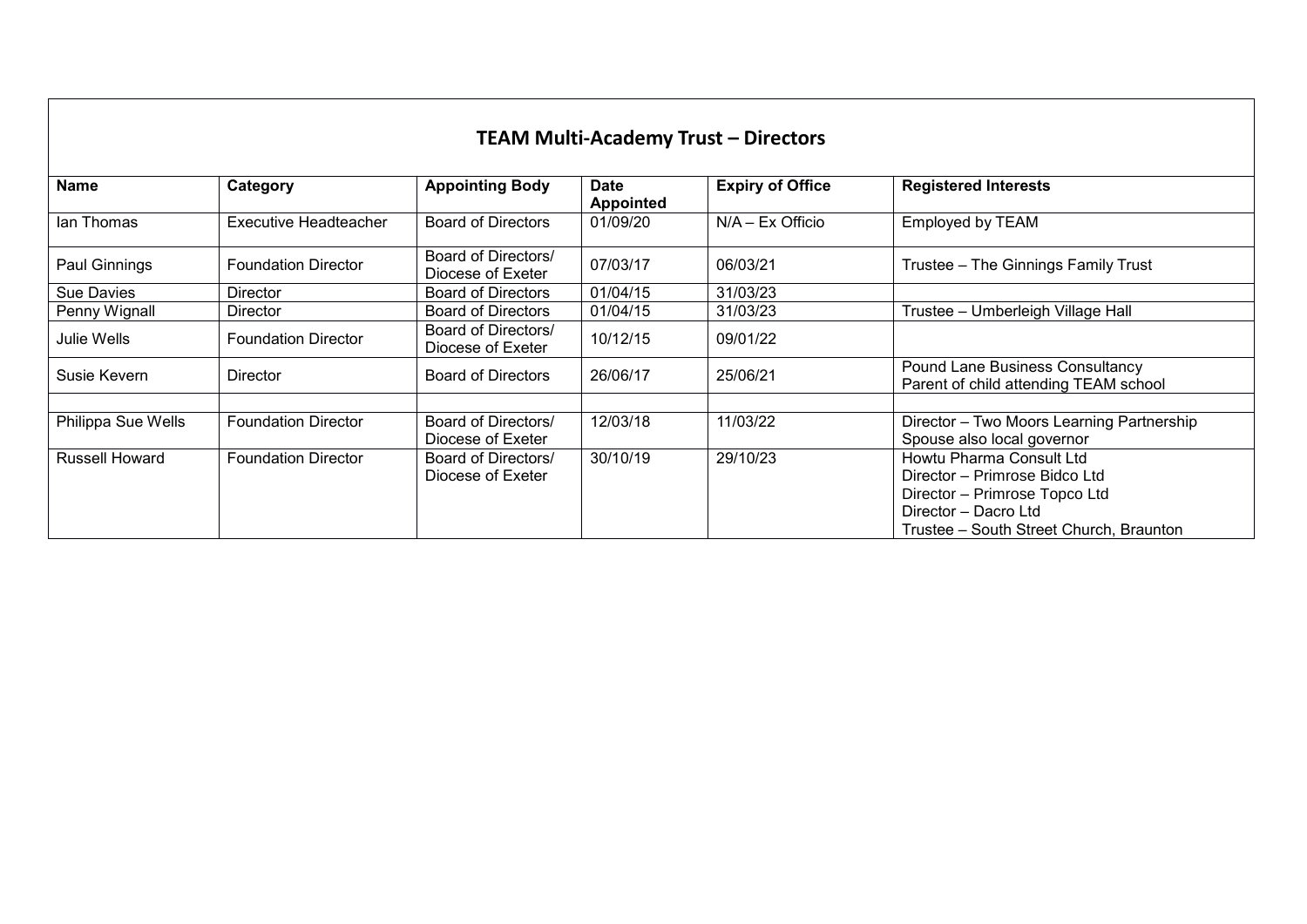| <b>TEAM Multi-Academy Trust - Local Governors</b> |
|---------------------------------------------------|
|---------------------------------------------------|

| <b>Name</b>          | <b>Board</b>           | <b>Appointing Body</b>       | <b>Date Appointed</b> | <b>Expiry of Office</b> | <b>Registered Interests</b>               |
|----------------------|------------------------|------------------------------|-----------------------|-------------------------|-------------------------------------------|
| <b>Corrine Smith</b> | Brayford/Umberleigh    | <b>Board of Directors</b>    | 07/07/15              | N/A                     | Head of School - Brayford                 |
|                      |                        |                              |                       |                         | Employed by TEAM                          |
| Lucy House           | Brayford/Umberleigh    | <b>Local Governing Board</b> | 14/03/16              | 13/03/20                |                                           |
| <b>Helen Cooke</b>   | Brayford/Umberleigh    | <b>LGB</b>                   | 10/07/17              | 09/07/21                |                                           |
| Charlotte Janisch    | Brayford/Umberleigh    | <b>LGB</b>                   | 10/07/17              | 09/07/21                |                                           |
| Rob Norton           | High Bickington        | <b>Board of Directors</b>    | 29/11/17              | N/A                     | Head of School - High Bickington          |
|                      |                        |                              |                       |                         | Employed by TEAM                          |
| Miriam Halpin        | High Bickington        | <b>Local Governing Board</b> | 15/10/18              | 14/10/22                |                                           |
| <b>Helen Carn</b>    | High Bickington        | <b>Local Governing Board</b> | 29/11/17              | 28/11/21                |                                           |
| Jane Adams           | <b>High Bickington</b> | <b>Local Governing Board</b> | 29/11/17              | 28/11/21                |                                           |
| Claire Large (Mead)  | <b>High Bickington</b> | <b>Local Governing Board</b> | 19/02/18              | 18/02/22                |                                           |
| Dan Polak            | <b>Pilton Bluecoat</b> | <b>Board of Directors</b>    | 01/09/20              | N/A                     | Head of School - Pilton Bluecoat          |
|                      |                        |                              |                       |                         | Employed by TEAM                          |
| Caroline Tucker      | <b>Pilton Bluecoat</b> | <b>Local Governing Board</b> | 21/06/19              | 20/06/23                | Employed by TEAM                          |
| Zoe Charlton         | <b>Pilton Bluecoat</b> | <b>Local Governing Board</b> | 17/01/20              | 16/01/24                |                                           |
| Caroline Preston     | <b>Pilton Bluecoat</b> | <b>Local Governing Board</b> | 04/10/19              | 03/10/23                |                                           |
| Michelle Potter      | <b>Pilton Bluecoat</b> | <b>Local Governing Board</b> | 05/10/18              | 03/10/22                | Employed by TEAM                          |
| Louisa Burbidge      | <b>Pilton Bluecoat</b> | <b>Local Governing Board</b> | 05/10/18              | 04/10/22                |                                           |
| Lucy Ratcliffe       | Witheridge             | <b>Board of Directors</b>    | 01/01/20              | N/A                     | Head of School - Witheridge               |
|                      |                        |                              |                       |                         | Employed by TEAM                          |
| <b>Adrian Wells</b>  | Witheridge             | <b>Local Governing Board</b> | 30/11/17              | 29/11/21                | Parish Incumbent                          |
|                      |                        |                              |                       |                         | Spouse also local governor                |
| Phil Asson           | Witheridge             | <b>Local Governing Board</b> | 30/11/17              | 29/11/21                |                                           |
| Philippa Sue Wells   | Witheridge             | <b>Board of Directors</b>    | 30/11/17              | 29/11/21                | Director - Two Moors Learning Partnership |
|                      |                        |                              |                       |                         | Spouse also local governor                |
| Kathryn Stewart      | Witheridge             | <b>Local Governing Board</b> | 20/06/19              | 19/06/23                | Employed by TEAM                          |
| Simon Clarke         | Witheridge             | <b>Local Governing Board</b> | 14/03/19              | 13/03/23                |                                           |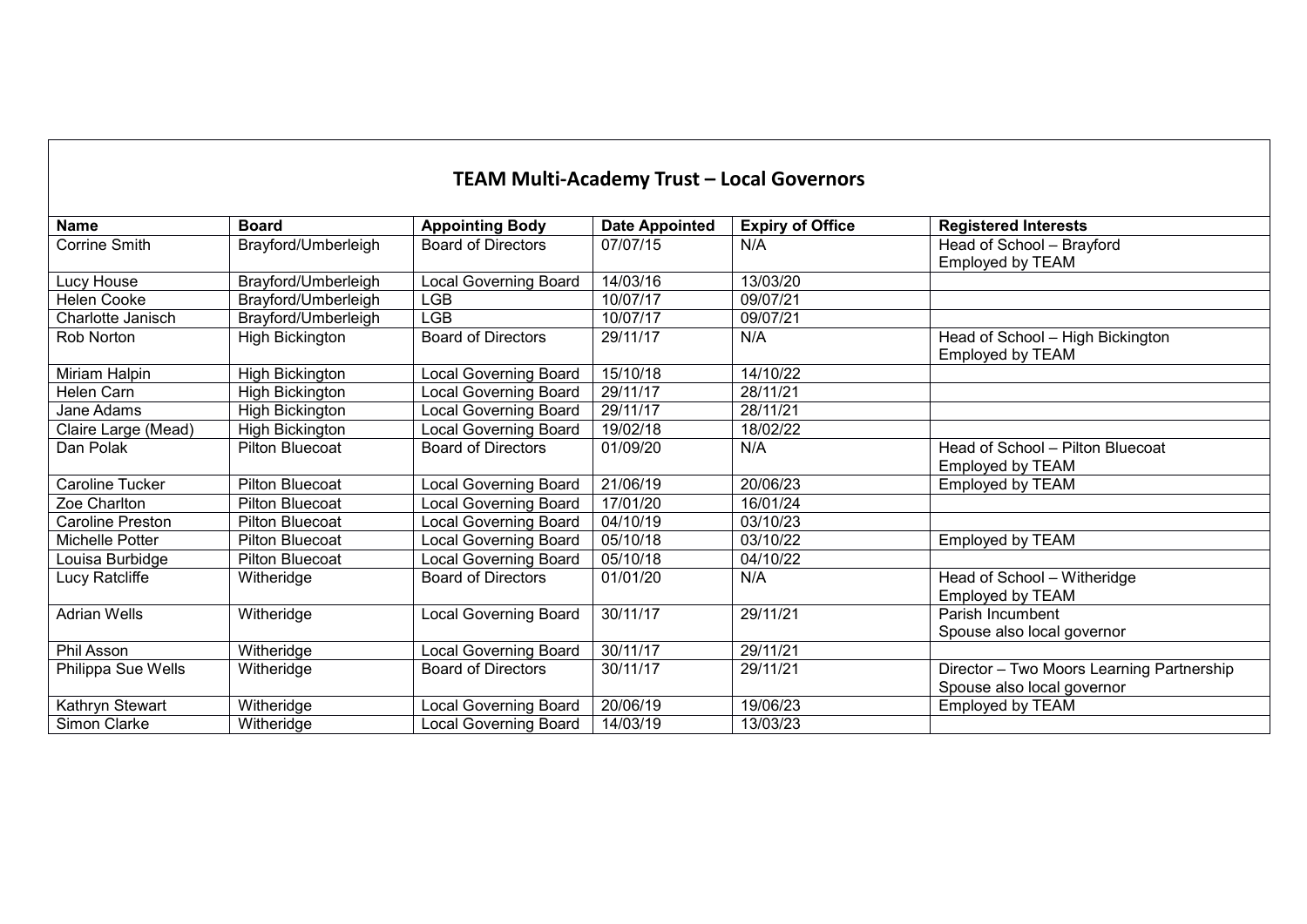| <b>TEAM Multi-Academy Trust - Previous Trustees</b> |                              |                                          |                   |                          |                                                                                                                     |  |
|-----------------------------------------------------|------------------------------|------------------------------------------|-------------------|--------------------------|---------------------------------------------------------------------------------------------------------------------|--|
| <b>Name</b>                                         | Category                     | <b>Appointing Body</b>                   | Date<br>Appointed | <b>Date Stepped Down</b> | <b>Registered Interests</b>                                                                                         |  |
| <b>Nigel Dilkes</b>                                 | <b>Foundation Director</b>   | Board of Directors/<br>Diocese of Exeter | 01/04/15          | 21/10/20                 | Parish Incumbent                                                                                                    |  |
| <b>Rhian Nicholas</b>                               | <b>Executive Headteacher</b> | <b>Board of Directors</b>                | 19/02/18          | 31/08/20                 | Employed by TEAM                                                                                                    |  |
| Caroline El-<br>Marazki                             | Director                     | <b>Board of Directors</b>                | 11/01/18          | 26/02/20                 | Director - Phoenix PB                                                                                               |  |
| Mary Lu Hick                                        | <b>Foundation Director</b>   | Board of Directors/<br>Diocese of Exeter | 01/04/15          | 31/07/19                 | Son employed by TEAM                                                                                                |  |
| Philippa Cartmell                                   | <b>Foundation Director</b>   | Board of Directors/<br>Diocese of Exeter | 01/04/15          | 31/03/19                 | Spouse chair of governors - Pilton Community<br>College                                                             |  |
| <b>Stephen Upcott</b>                               | Director                     | <b>Board of Directors</b>                | 01/04/15          | 31/03/19                 | Trustee - Barnstaple Bridge Trust<br>Councillor - Barnstaple Town Council<br>Spouse employed by TEAM                |  |
| Caroline Tucker                                     | <b>Foundation Director</b>   | Board of Directors/<br>Diocese of Exeter | 01/04/15          | 07/03/19                 | Employed by TEAM<br>Spouse occasionally contracted by TEAM -<br>vehicle maintenance                                 |  |
| Simon Wallis                                        | <b>Foundation Director</b>   | Board of Directors/<br>Diocese of Exeter | 07/12/17          | 07/03/19                 | Employed by TEAM<br>Spouse employed by TEAM<br>Sibling occasionally contracted by TEAM -<br>ground work/maintenance |  |
| Paul Mulligan                                       | <b>Executive Head</b>        | <b>Board of Directors</b>                | 01/04/15          | 18/02/18                 | Employed by TEAM                                                                                                    |  |
| John Jarvis                                         | <b>Director</b>              | <b>Board of Directors</b>                | 01/04/15          | 08/12/16                 |                                                                                                                     |  |
| Fiona Tyson                                         | <b>Director</b>              | <b>Board of Directors</b>                | 01/04/15          | 13/07/17                 |                                                                                                                     |  |